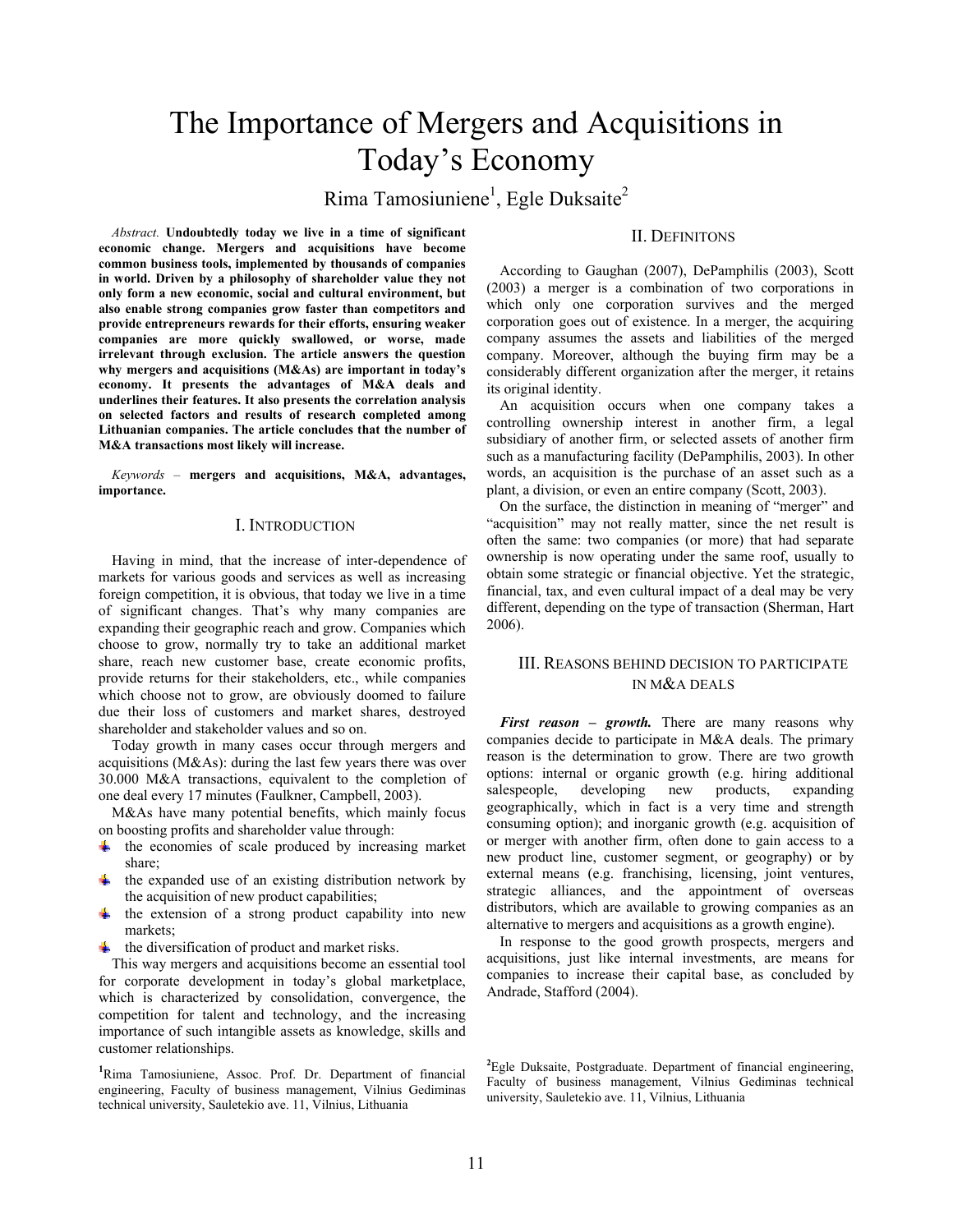It is obvious that companies may grow within their own industry or they may expand outside their business category, which means diversification. An example of using M&A to facilitate growth is when a company wants to expand to another geographic region. It could be that the company's market is in one part of the country but it wants to expand into other regions. Alternatively, perhaps it is already a national company but seeks to tap the markets of other nations, such as a U.S. firm wanting to expand into Europe or contrary. In many instances, it may be quicker and less risky to expand geographically through acquisitions than through internal development. This may be particularly true of international expansion, where many characteristics are needed to be successful in a new geographic market. The company needs to know all of the nuances of the new market and to recruit new personnel and overcome many other hurdles such as language, culture and similar barriers. Internal expansion may be much slower and difficult.

In Lithuania, growth is the most common reason cited as a motive for M&A transactions. For example, let's have a look at Societe Generale Consumer Finance acquisition of General Financing, a Lithuanian entity specialized in consumer credit activities (including the brand Kreditas123). Jean-Francois Gautier, Head of Specialized Financial Services of Societe Generale Consumer Finance declared: "The acquisition of General Financing allows us to set foot on the new fastgrowing market while relying on the local knowledge of one of the leaders of consumer finance in Lithuania". "This acquisition is a timely coincidence of Societe Generale strategic entry to Lithuanian consumer finance market and of General Financing's goal to have a strong, established funding base necessary for further rapid expansion," commented Karolis Pocius, partner of GILD Bankers. "With the coming of Societe Generale Consumer Finance, UAB "General Financing" has completed its first stage of development and obtained one of the strongest possible partners to expand further its market share. Despite a controversial macroeconomic outlook the company is now set for rapid expansion", - commented the general manager of General Financing Raimondas Rapkevičius.

*Second reason for M&As is synergy.* Gaughan (2007) states that the term "synergy" is often associated with the physical sciences rather than with economics or finance. It refers to the type of reactions that occur when two substances or factors combine to produce a greater effect together than that which the sum of the two operating independently could account for. Simply stated, synergy refers to the phenomenon of  $2 + 2 = 5$ . In mergers this translates into the ability of a corporate combination to be more profitable than the individual parts of the firms that were combined. The two main types of synergy are (DePamphilis 2003):

1.Operating synergy, which consists of both: economies of scale (or the spreading of fixed costs, such as depreciation of equipment and amortization of capitalized software; normal maintenance spending; obligations such as interest expense, lease payments, and union, customer, and vendor contracts; and taxes, of over increasing production levels); and economies of scope (which refers to using a specific set of

skills or an asset currently employed in producing a specific product or service to produce related products or services).

2.Financial synergy, which refers to the impact of mergers and acquisitions on the cost of capital of the acquiring firm or the newly formed firm resulting from the merger or acquisition. Theoretically, the cost of capital could be reduced if the merged firms have uncorrelated cash flows, realize financial economies of scare, or result in a better matching of investment opportunities with internally generated funds.

*Third reason is access to intangible assets.* The emergence of the knowledge era since the 1980s has brought significant change in both global and local markets. Knowledge, as a core organizational resource and the basis for the development of organizational capabilities, is playing a key role in driving changes in companies. Today the value of knowledge-based, intangible resources has grown geometrically in companies. The intangible assets include (Saint-Onge, Chatzkel, 2009):

1.Human capital, which is the sum of all the capabilities of everyone who's currently working in company, i.e., the cumulative knowledge, experience, attributes, competencies, and mindsets of all employees, managers, and leaders. These individual capabilities of employees create value for the customers.

2.Customer capital, which consists of the strategies, structures, processes, and leadership that translate into a company's specific core competencies. These organizational capabilities leverage employees' individual capabilities to create value for customers. Structural capital also includes the organizational capacity and physical systems used to transmit and store intellectual material. Structural capital is composed in large part of:

• company's organization (investment in systems, operational philosophy, and supplier and distribution channels),

• innovation (capability to renew company along with the outcomes of innovation, which include the ability to anticipate market needs and lead the market in responding, the ability to bring new products to market rapidly, intellectual assets and intellectual property (which include copyrights, patents, trademarks, and trade secrets), company's brand and theory of your business. Although the best-known innovation capital is usually intellectual property, these are even more critical to company's wellbeing),

• processes (comprises all the processes of the company that enable to create and deliver goods and services to both internal and external customers. These can be production, design, and product development processes; people development processes; communication processes; strategymaking processes, and knowledge development, capture, and leveraging processes).

3.Structural capital, which is the sum of all customer relationships, that can be defined by four parameters:

• depth – penetration or share of customers' wallets,

- breadth coverage or share of the market,
- sustainability the durability of relationship with customers,

• the profitability of company's relationships with all customers.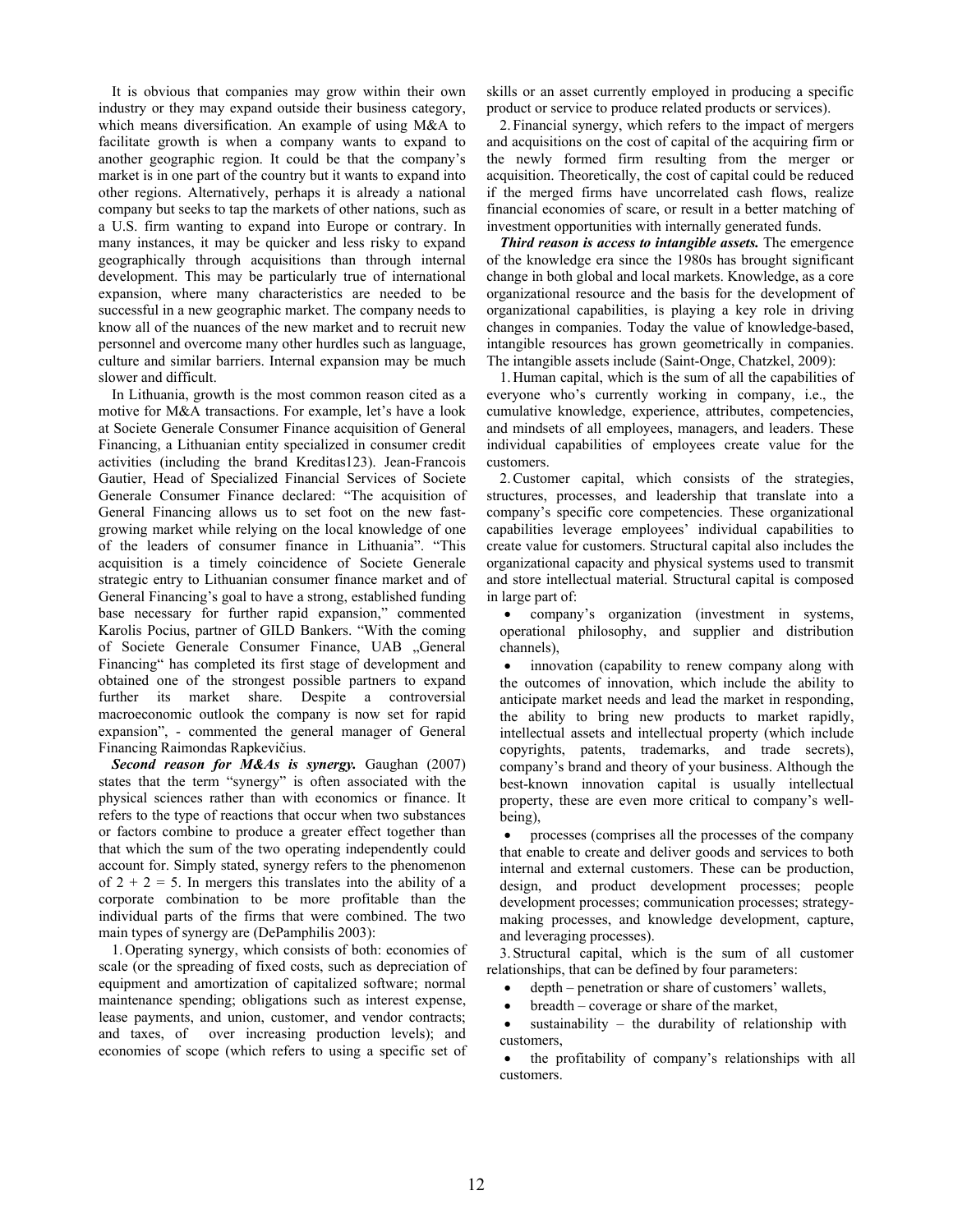Furthermore, human capital interfaces with customer capital and structural capital to create knowledge value capital. These weightless assets now have a greater value in organizations than physical or financial assets have. This has been coupled with fundamental changes in legal, competitive, and global requirements. For example, one such quantum shift is the emergence of the European Union (EU), with its dismantling of boundaries and reduction of trade barriers. The emergence of the EU has also led to a shift in the regulatory environment in Europe, creating pressures to combine organizational strengths simply to be able to compete on a larger scale.

For example, Symantec's acquisition of Axent Technologies in 1999, that "acquisition" was also the catalyst for changing Symantec processes to support an enterprise business. Axent had systems in place for serving major corporate customers, and just as important, its senior executives had an understanding of the service and support needs of that market. As the former Axent executives assumed leadership roles at Symantec, they helped guide the company's investment in and deployment of new systems to undergird the new enterprise thrust" (Lawrence M. Fisher).

Another example is acquisition of Fontes Vilnius by MPS Enterprises Ltd., which is an EU-based, private partnership corporation. Pasis Hartunen, the managing director of MPS for Baltic region, says that "the purpose of the transaction is to settle down in quickly developing Lithuanian and Baltic human resource consulting market. We will be looking for opportunities to provide new services to the current and prospective clients in Baltics and international markets". Alternatively, Regina Laimikienė, the managing partner of Fontes Vilnius, says that "now we will be able to learn from the long-lasting experience of the leading corporation and its broad spectrum of services, which was formed while working in international markets. This transaction will allow us to offer the greater value to the client, but also to provide with the exceptional human resources decisions. This way we can become a trustworthy partner not only in Lithuania, but also abroad."

So in today's knowledge economy intangible assets, which are seen as organization's most valuable assets, are also the most fragile and difficult to control since they depend on the goodwill and commitment of people (Coffey, Garrow, Holbeche, 2002).

*Other reasons.* Apart from growth, synergy and access to intangible assets motives, there are several other reasons that drive companies to engage in M&A, which are widely reported in the literature:

- ÷ Horizontal and vertical integration (Gaughan 2007). Horizontal integration refers to the increase in market share and market power that results from acquisitions and mergers of rivals. Vertical integration refers to the merger or acquisition of companies that have a buyer-seller relationship.
- Improved management (e.g., belief of better management of targert's resources), research and development (e.g. it critically important to the future growth of many companies, particularly pharmaceutical companies) and/or distribution (e.g., when there is no direct access to ultimate customers) (Gaughan 2007).
- 4 Tax benefits (certain studies have concluded that acquisitions may be an effective means to secure tax benefits) (Ghosh, Jain 2000);
- Changes in markets, e.g. regulatory changes, ٠ reallocation of market power (Cassiman, Colombo 2006).
- ÷ Changes in technology and industry, e.g. emergence of new businesses and markets, new forms of communications and cross-border restructuring (Cassiman, Colombo 2006), reaction to deregulation, increased foreign competition, financial innovations, oil price shocks (Andrade, Stafford 2004).
- Cost reduction (Kreitl, Oberndorfer 2004).
- Extension of R&D capacities (Kreitl, Oberndorfer ÷ 2004).
- ٠ Obtaining a new customer base (Kreitl, Oberndorfer 2004).

*Motives behind the seller decision to sell.* While all the above mentioned motives fall under the buyer's perspective (and this is widely reported in the literature), we must not forget that any M&A transaction also includes the other side – the seller. Hence, Frankel (2007) and Hart with Sherman (2006) provide the motives for M&A from the two different perspectives. Since the buyer's perspective has been analyzed above, let's have a look at the seller's motives, which include the following points:

- Company doesn't have the resources to grow further; ÷
- $\ddot{}$ Because a company thinks it has maximized growth in its own market and does not think it can expand to new markets;
- It thinks it reached its historical peak of its valuation;
- Lack of viable replacement for the founder of the ₩ company, as the founder nears to retirement;
- Lack of access to capital (including the restrictions of borrowing capacity);
- If the company is owned by investors, they might want ٠ to cash out;
- $\ddot{}$ New competitors emerge.

It is obvious that the choice to sell is one of the most dramatic – last and big decision that a company will ever make. It has an influence on everyone, associated with the company. At the same time, the decision to be a buyer today is a standard business tool, utilized by many, if not most, companies.

#### IV. CORRELATION REGRESSION ANALYSIS ON SELECTED FACTORS

In order to find out the number of M&A transactions dependence on some factors, I have decided to take into account the following variables:

- total value of M&A transactions;
- country's gross domestic product (GDP);
- country's inwards foreign direct investments (FDI);
- country's outwards foreign direct investments (FDI).

It must be pointed out that the above factors were chosen due to the available information. It would have been interesting, for example, to analyze whether the number of M&A transactions depends on overall number of companies operating in the country, or number of profitable companies in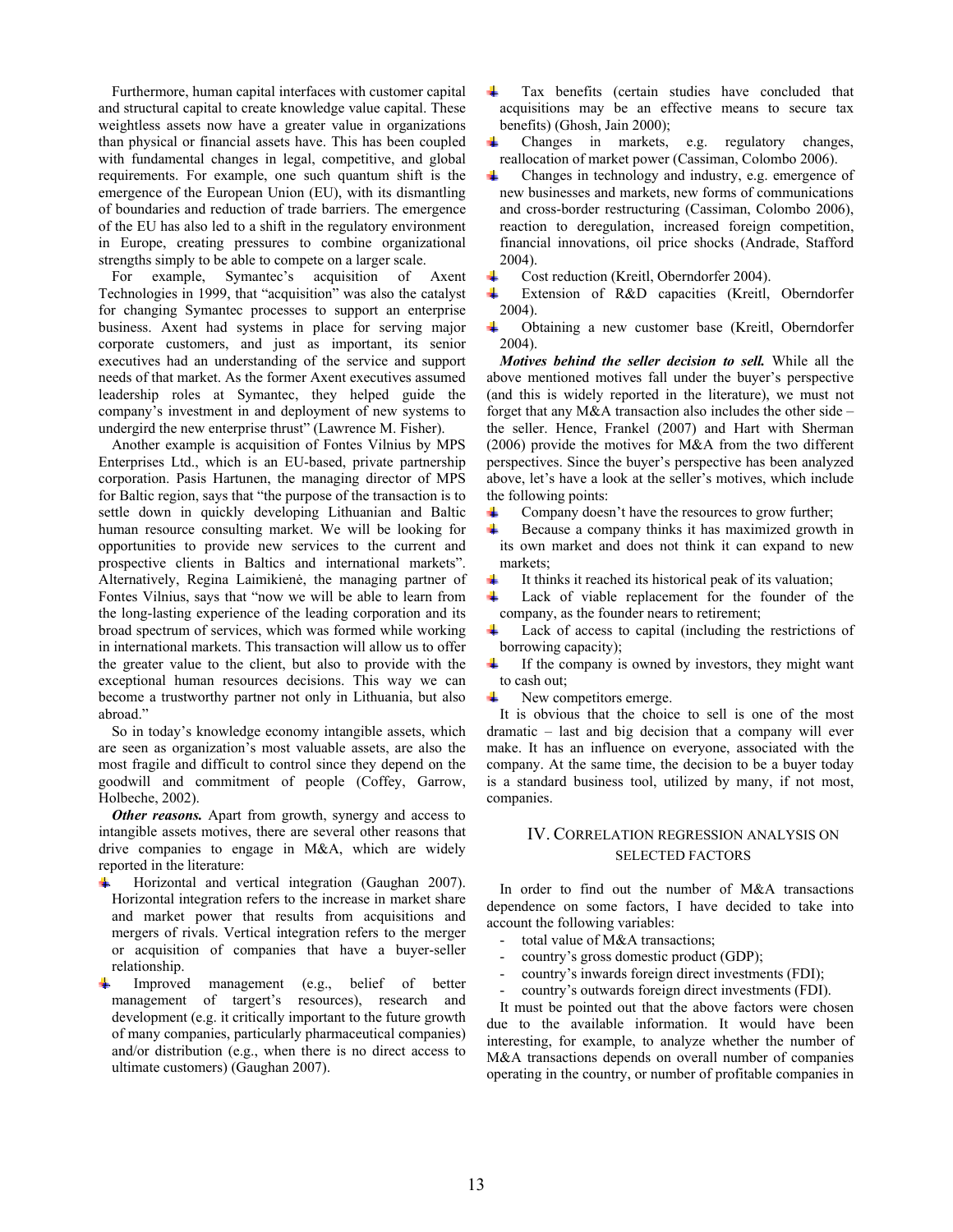the appropriate country, but such information is not published for all the countries, hence, I have chosen the variables where the information is available.

The data analyzed is for the year 2007, because not all official data is yet available for 2008. The selection of countries is based on the information provided by Thomson Reuters reports for 2008 (it includes the final figures for 2007). The data for analysis is shown in Table 1 below.

So my initial hypothesis would be that the number of M&A deals depends on all the four factors: the total value of M&A transactions, country's GDP, country's inwards FDI and country's outwards FDI. TABLE 1. ANALYZED DATA

| Country        | No of<br>deals<br>Y | <b>Total M&amp;A value</b><br>(billions US\$)<br>X1 | <b>GDP</b><br>(billions US\$)<br>X2 | <b>FDI</b> inward<br>(billions US\$)<br>X3 | <b>FDI</b> outward<br>(billions US\$)<br>X4 |
|----------------|---------------------|-----------------------------------------------------|-------------------------------------|--------------------------------------------|---------------------------------------------|
| 1. USA         | 10574               | 1345.30                                             | 13751.40                            | 2093.05                                    | 2791.27                                     |
| 2. Canada      | 2286                | 197.65                                              | 1329.89                             | 520.74                                     | 520.74                                      |
| 3. Brazil      | 715                 | 45.96                                               | 1313.36                             | 328.46                                     | 129.84                                      |
| 4. UK          | 3330                | 387.13                                              | 2772.02                             | 1347.69                                    | 1705.10                                     |
| 5. Switzerland | 432                 | 35.64                                               | 424.37                              | 278.16                                     | 603.62                                      |
| 6. Germany     | 1897                | 148.40                                              | 3317.37                             | 629.71                                     | 1235.99                                     |
| 7. Australia   | 2389                | 136.46                                              | 820.97                              | 312.28                                     | 277.92                                      |
| 8. China       | 2587                | 75.39                                               | 3205.51                             | 327.09                                     | 95.80                                       |
| 9. Hong Kong   | 1024                | 45.70                                               | 207.17                              | 1184.47                                    | 1026.59                                     |
| $10.$ Japan    | 2697                | 136.43                                              | 4384.26                             | 132.85                                     | 542.61                                      |
| Total:         | 27931.0             | 2554.04                                             | 31526.31                            | 7154.48                                    | 8929.47                                     |
| Mean:          | 2793.1              | 255.40                                              | 3152.63                             | 715.45                                     | 892.95                                      |

After completing all the calculations, it occurred that in the analyzed case the relationship exists between number of M&A deals and:

- total M&A value (13.4977943 > 2.306004133);
- GDP (9.78835152 > 2.306004133);

FDI (inwards)  $(3.38253459 > 2.306004133)$ .

There is no stochastic relationship between number of M&A deals and FDI (outwards) (2.22602655 < 2.306004133).

Now another step of the analysis is to choose the linear function that describes the sum of statistical points at its best – that means that simple linear regression analysis develops an equation to express the linear effect of the independent variable on the dependent variable, and thus, it is assumed that the relationship between these two variables is indeed linear in nature. After completion of all the calculations, it appeared that the following equations can be used in planning and forecasting:

 $Y = 972,83 + 7.13 \cdot X1$  (total M&A value)  $Y = 592,30 + 0,70 \cdot X2$  (country's GDP)

## V. QUALITATIVE ANALYSIS COMPLETED AMONG LITHUANIAN COMPANIES

The purpose of this research was to find out the general attitude towards M&A transactions, to figure out the main trends and to forecast whether M&A transactions in Lithuania have any development possibilities in the nearest future.

The questionnaire was sent out to 100 small and medium enterprises in Lithuania. The response/completion/return rate (or ratio of number of people who answered the survey divided by the number of people in the sample) was 71%, because 71 companies completed questionnaire.

The completed qualitative analysis in mergers and acquisitions in Lithuania revealed that even most of the respondents agree on the benefits of M&A transactions (i.e. when asked whether, according to their opinion, M&As are effective ways of expanding the business, 93% agreed with this; in addition, 97% said they would prefer to grow this way), nevertheless, today they are not planning to buy/sell the business (86% of respondents). The paradox is that the majority (51%) says they would not consider buying the business, if the proposal was received. There was no clear tendency on considerations of selling the business if the proposal was received (43% said they would consider and 34% said they wouldn't).

According to respondents, the most common motives to buy the business are: growth (56%), access to intangible assets (24%) and other (20%); alternatively, the most common motives to sell the business were ranked as follows: getting the investment back (25%), maximized growth (24%), decision to go out of the business (23%), lack of capital (13%) and other (15%).

Finally, it was concluded, that the number of M&A transactions in Lithuania should increase (according to 92% of respondents).

## IV. CONCLUSIONS

To sum up, the following conclusions can be made:

1. Mergers and acquisitions are understood as a general global trend associated with a global corporate restructuring across industries. They are the vital part of any healthy economy and the primary way that companies are able to provide returns to owners and investors.